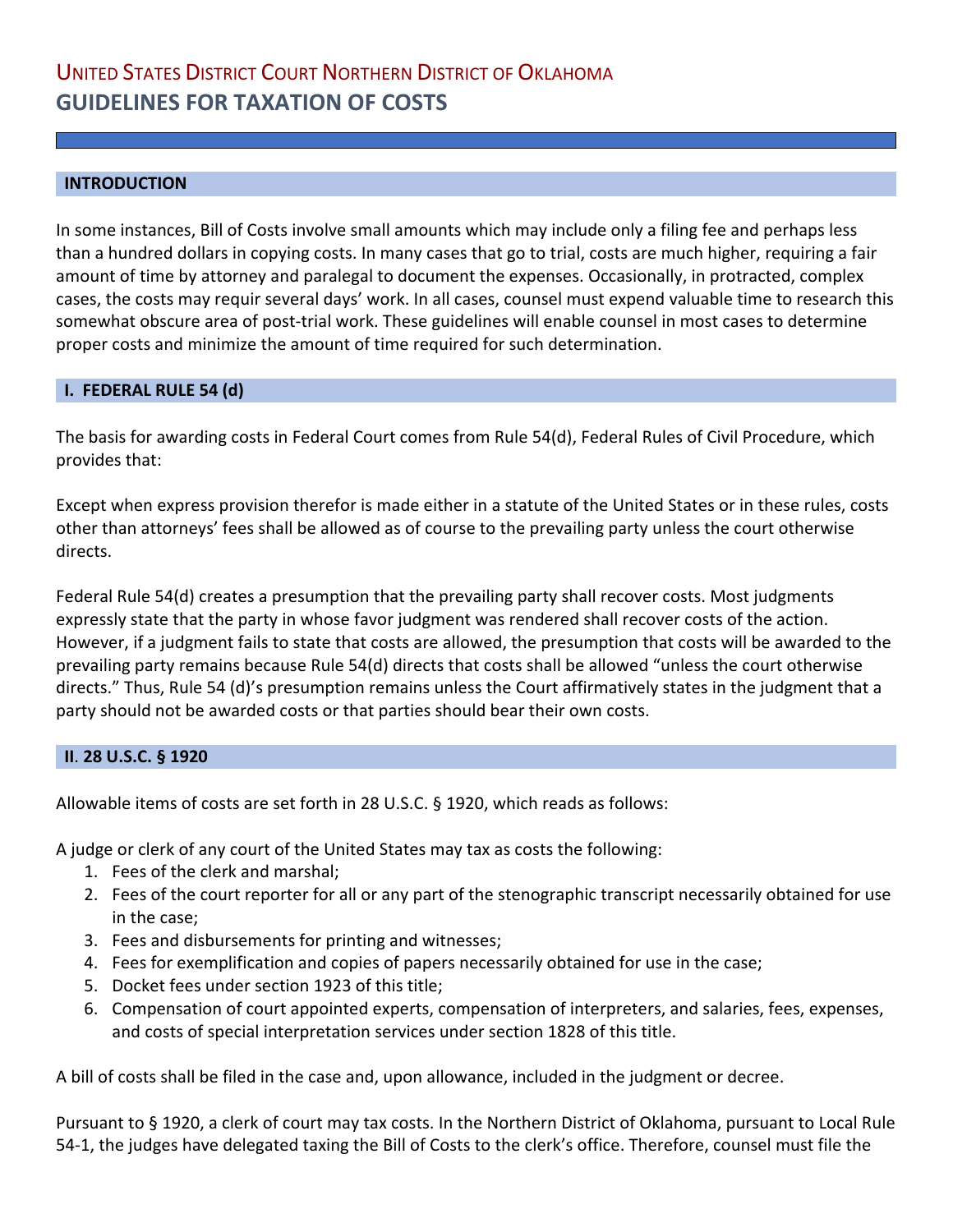Bill of Costs to the court clerk. After the Bill of Costs and any response is filed, the clerk's office will either tax costs or set a hearing date and give notice to all counsel of record by CM/ECF email service.

### **III. WHEN AND WHAT TO FILE**

Local Rule 54-1 requires that a Bill of Costs be filed within fourteen days after the entry of judgment. A Bill of Costs shall be filed on the form provided by the clerk's office, along with a brief in support. A copy of the form can be found on the Court's website at [www.oknd.uscourts.gov.](http://www.oknd.uscourts.gov/) The bill of costs and brief shall be separate documents from the motion for legal fees and its brief.

A Verification of the Bill of Costs is also required by statute which states:

Before any bill of costs is taxed, the party claiming any item of cost or disbursement shall attach thereto an affidavit, made by himself or by his duly authorized attorney or agent having knowledge of the facts, that such item is correct and has been necessarily incurred in the case and that the services for which fees have been charged were actually and necessarily performed.

### 28 U.S.C. § 1924.

Copies of invoices and receipts or an affidavit are also required by Local Rule 54.1 (b), which states: "The prevailing party shall provide either receipts or documents (or, if unavailable, an affidavit) in support of the requested itemized costs." These may be attached to the Bill of Costs as an exhibit. It is helpful if the exhibit summarizes on one or two pages the items and amounts followed by the receipts and invoices or affidavit.

### **IV. WHEN TO OBJECT, WHEN TO APPEAR, AND WHEN TO SEEK A MOTION TO REVIEW**

Local Rule 54-1(b) provides in part:

Objections to the allowance of costs must be filed within 21 days from the date the bill of costs was filed. Local Rule 54-1(b) provides: Objections to the allowance of costs must be filed within twenty-one days from the date the bill of costs was filed.

If no objection is filed, costs will be taxed pursuant to applicable law and it will not be necessary to appear. When written objections are filed, per Local Rule 54-1(c) setting a hearing is at the discretion of the clerk of court. The Clerk of Court can either tax costs based on the documents filed, or set a cost hearing. Counsel may request an appearance by telephone. The clerk's office makes every effort to grant requests for appearance by telephone unless persuaded by an objection from opposing counsel or the matters in the Bill of Costs are so complex or paper intensive as to make a telephone appearance unfeasible.

Upon proper motion to review taxation of costs, the clerk's ruling will be reviewed by the district court: At this juncture, no supplementation by receipts, documents or affidavit will be allowed, even if the bill of costs is referred to a Magistrate Judge and reviewed via an objection to the Magistrate's Report and Recommendation.

### **V. PREVAILING PARTY AND ENTITLEMENT TO COSTS**

As stated in Federal Rule 54(d), there is a presumption in favor of awarding costs to the prevailing party. Sometimes there is a dispute as to who prevailed. Thus, entitlement to costs is the first determination in a cost hearing.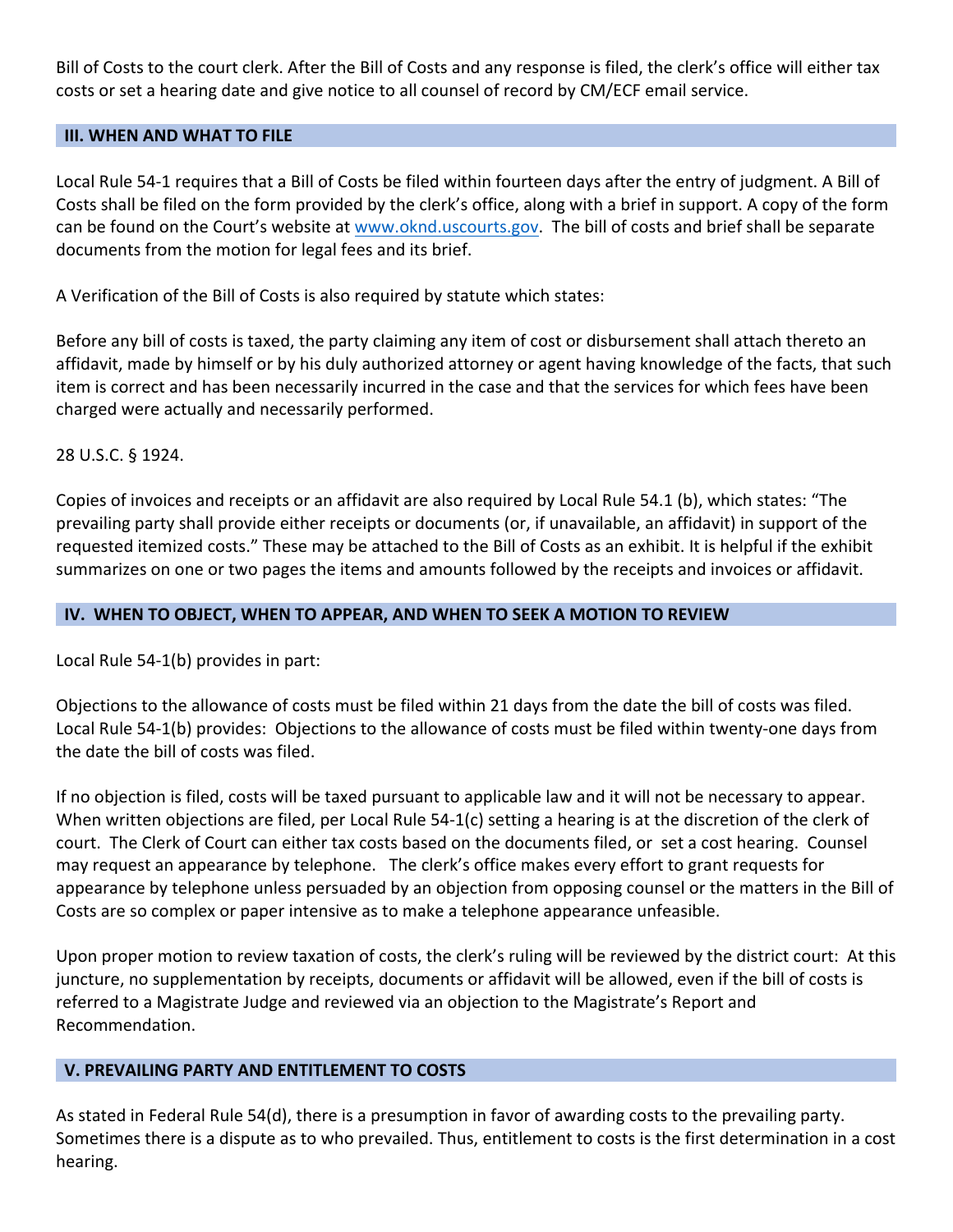A. Prevailing party is one in whose favor judgment is rendered. The rule of thumb is that the prevailing party is one in whose favor judgment is rendered. See Roberts v. Madigan, 921 F.2d 1047, 1058 (10th Cir. 1990) cert. denied, 505 U.S. 1218 (1992); Compare Howell Petroleum Corp. v. Samson Resources Co., 903 F.2d. 778, 783 (10th Cir. 1990).

B. Economic Hardship - Notwithstanding the presumption in favor of a prevailing party, indigency of a losing party may avoid costs. The award of costs rests in the sound discretion of the court. Therefore, arguments have been made that the economic disparity between the parties would render award of costs unfair to the losing party. Generally, to avoid costs it must be shown that the losing party is indigent and the suit neither frivolous nor brought in bad faith. These arguments are equitable in nature and, therefore, better reserved for judicial determination rather than for administrative determination by the clerk. Thus, the clerk of court for the Northern District of Oklahoma routinely denies economic hardship arguments, leaving that determination for the District Court if the parties seek review of the taxation of costs.

C. Costs May Be Denied to Prevailing Party in Diversity Action Where Jurisdictional Amount Is Not Obtained. Although Federal Rule 54(d) creates a presumption in favor of the prevailing party, an express provision in a United States statute may rebut that presumption. An example of this may be found in diversity cases in which the prevailing party obtains less than the jurisdictional amount. The statute states: --

Except when express provision therefor is otherwise made in a statute of the United States, where the plaintiff who files the case originally in the Federal courts is finally adjudged to be entitled to recover less than the sum or value of \$75,000, computed without regard to any setoff or counterclaim to which the defendant may be adjudged to be entitled, and exclusive of interest and costs, the district court may deny costs to the plaintiff and, in addition, may impose costs on the plaintiff.

## **VI. ALLOWABLE ITEMS**

Once entitlement to costs is determined, allowable costs must then be ascertained. Section 1920 sets forth the permitted categories of costs. Costs outside the items enumerated in § 1920 are viewed askance and with a narrow eye.

A. **Fees of Clerk** - The filing fee is recoverable by the prevailing plaintiff. The removal fee is recoverable by the prevailing defendant.

B. **Fees for service of summons and subpoena** - Reasonable service fees for summons, attachments and other process are allowed. Fees of either the marshal or a private process server are allowed. Fees for trial subpoenas and deposition subpoenas are allowed assuming the witness was called to testify or the transcript of the deposition was necessarily obtained for use in the case.

## C**. Fees of the Court Reporter for all or any part of the transcript necessarily obtained for use in the case** -

1. Transcripts. Transcripts may be found to be necessarily obtained if the court ordered the transcript or if the need arose for purpose of preparation or response to certain motions. For example, a hearing before a magistrate judge which is later appealed to a district judge may require a transcript. Also, certain portions of a trial transcript may be necessarily obtained for post-trial motions. Costs of transcripts ordered by counsel in preparation for the next day of trial are not allowed.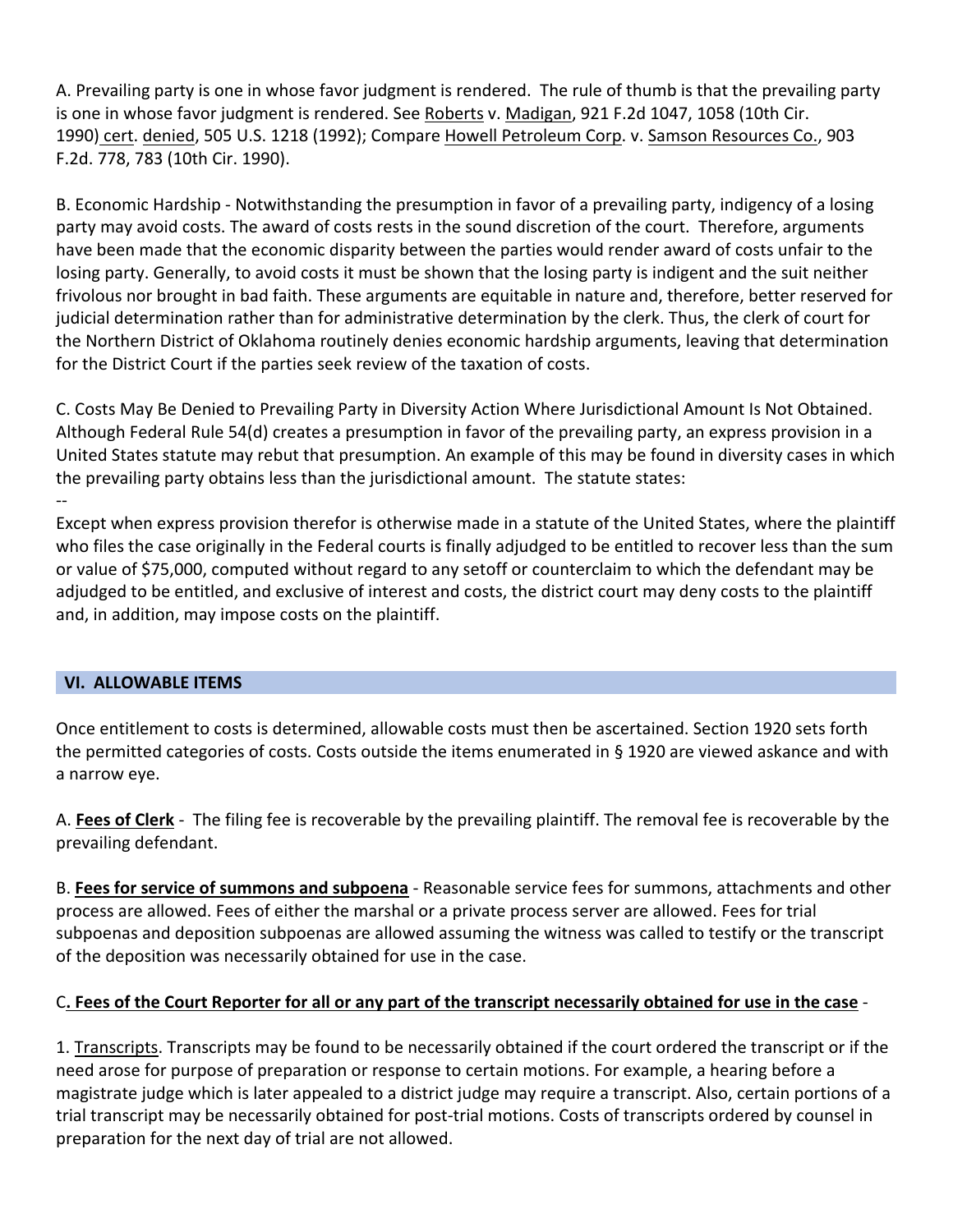2. Depositions. Costs of depositions are allowed if necessarily obtained for use in the case. A deposition of a witness who testifies at trial will be allowed. If a deposition is read into evidence, it will be allowed. All other depositions are generally disallowed.

Costs of a copy of a deposition will be allowed (e.g., an original and one copy) if the prevailing party conducted the deposition. If the prevailing party defended the deposition, costs of a copy is allowed if such deposition is found to be necessarily obtained for use in the case.

Costs of video depositions and a transcript are recoverable if used during the trial.

If the case was determined by summary judgment, depositions utilized by the court to determine summary judgment are allowed.

# D. **Fees for Witnesses are allowed under 28 U.S.C. § 1821** -

1. Witness Fee. No distinction is made between a fact witness and an expert witness. The allowable costs are \$40.00 for each day that it is necessary for the witness to attend trial (usually the day of trial on which the witness testifies). 28 U.S.C. § 1821 (b). If a witness is subpoenaed for trial and paid a witness fee, but is not called as a witness, such expense will not be recoverable.

2. Subsistence. Subsistence allowance is allowed for witnesses who live too far to be expected to travel to and from their residence daily while in attendance at trial. 28 U.S.C. § 1821 (d) (1). Subsistence rates, as well as mileage rates below, are calculated annually by the Administrator for General Services for the federal government. These rates may be obtained by calling the financial officer in the clerk's office.

3. Travel Allowance. By car, round trip mileage is allowed. Witnesses traveling by common carrier will be reimbursed for actual expenses on the basis of reasonably utilized transportation and the most economical rate.

4. Miscellaneous Allowance. Toll charges for roads, bridges and tunnels, and costs for ferries and taxi cab fares between lodging and the carrier terminals, and parking fees will be paid in full upon proper proof of expense.

E. **Fees for Exemplification and Copies of Papers Necessarily Obtained for Use in the Case** - Copies of papers necessarily obtained in the case are those papers which help bring about the disposition of the case. In other words, those papers related to the actual trial (or summary judgment). For example, trial notebooks, trial exhibits, motions in limine and jury instructions are papers and pleadings related to the trial.

Expenses for demonstrative evidence such as blow ups, models, charts, photographs and other graphic aids may be recoverable if the demonstrative evidence was actually used in the trial.

Charge for in-house copies of papers should be at a rate which is charged to the client normally, but in no event should exceed 15¢ per page. Copies printed outside the law practice should be reimbursed on the basis of actual expense, excluding expedited charges.

In regards to the documentation required, a generic listing of copying charges is insufficient. Documentation is required that identifies the purpose of the charges. At a minimum, a party requesting copying costs must identify the type (or at least category) of documents related to the requested charge. While it is recognized that it is nearly impossible to cite and identify the purpose of every copy made by a prevailing party, the documentation or attestation must be sufficient to make a meaningful evaluation of the request.